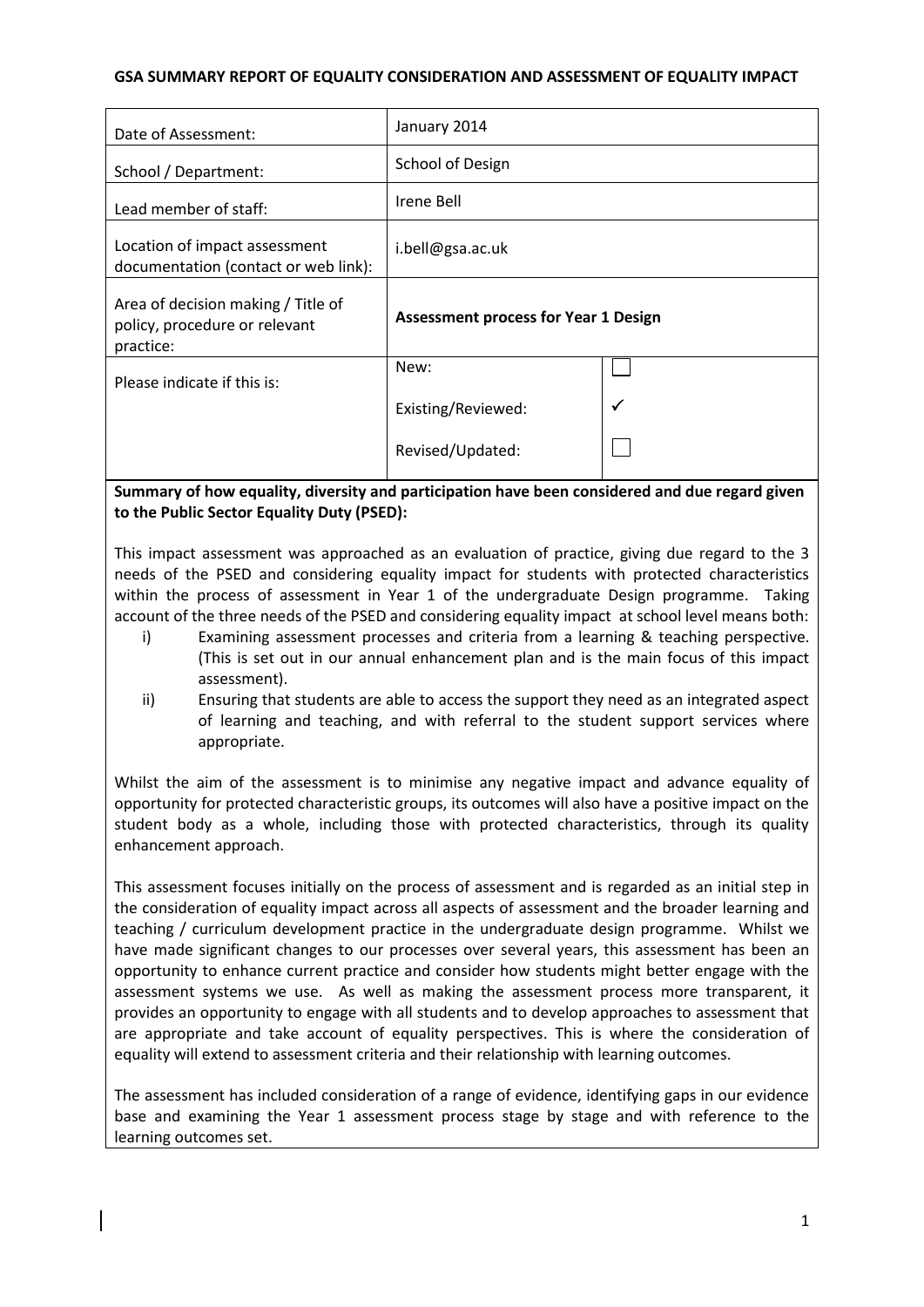#### **Evidence used to make your assessment:**

Evidence has included:

- Statistical analysis of  $1<sup>st</sup>$  year cohort by protected characteristics for the academic session 12/13
- Analysis of students within that cohort identified as being 'at risk' of academic failure
- Tutor discussions
- Student feedback

As part of the process it was recognised that further research needs to be carried out in order to gain a better understanding of equality impact. Direct questions in feedback and focus groups/interviews with students will reveal more detailed and personal insights into the assessment process and its value in the learning journey. An ongoing study of assessment methods and how they align with learning outcomes and assessment criteria will be useful in identifying any mismatch across documentation.

These elements will form part of the next stage of the research process alongside the tracker document (see below), giving comparative analysis across the cohort and which will indicate the success or not of enhancements made, by analysing and documenting the evidence generated.

# **Outline any positive or negative impacts you have identified:**

- Initial findings indicate that failure to progress is linked with disrupted study and inconsistent attendance and does not necessarily relate specifically or consistently to any protected characteristic group
- Positive impact can be identified in the formative assessment process where there is opportunity for all students, whatever their protected characteristic group, to seek support or raise issues with regard to their work / assessment. However there may be areas where further staff development is required in order to ensure that all staff understand and take account of difference across a diverse cohort of students. This also applied to students, particularly where group or peer assessment takes place.
- Potential negative impact has been identified related to the language / terminology used in assessment. This may impact particularly on international students.
- Potential negative impact has been identified for students, whatever their protected characteristic, where they are identified as 'at risk'. Ensuring that institutional processes are adhered to and that the support mechanisms that are put in place are sensitive to the needs of the student will mitigate this potential.
- It is not possible to ascertain at this stage whether any assessment methods or criteria have equality impact. This will be addressed as part of further research and ongoing review and development of practice.

# **Summary of the actions you have taken or plan to take as a result:**

# **Evidence:**

- In order to identify patterns or trends with more accuracy the statistical data will need to be considered retrospectively across several years to establish a more robust evidence base. This will indicate whether or not there is equity in progression across different protected groups and whether focusing on the 'at risk' group is the right strategy.
- Maintain dialogue with programme staff with regard to equality in order to embed equality consideration in the development of assessment criteria and assessment processes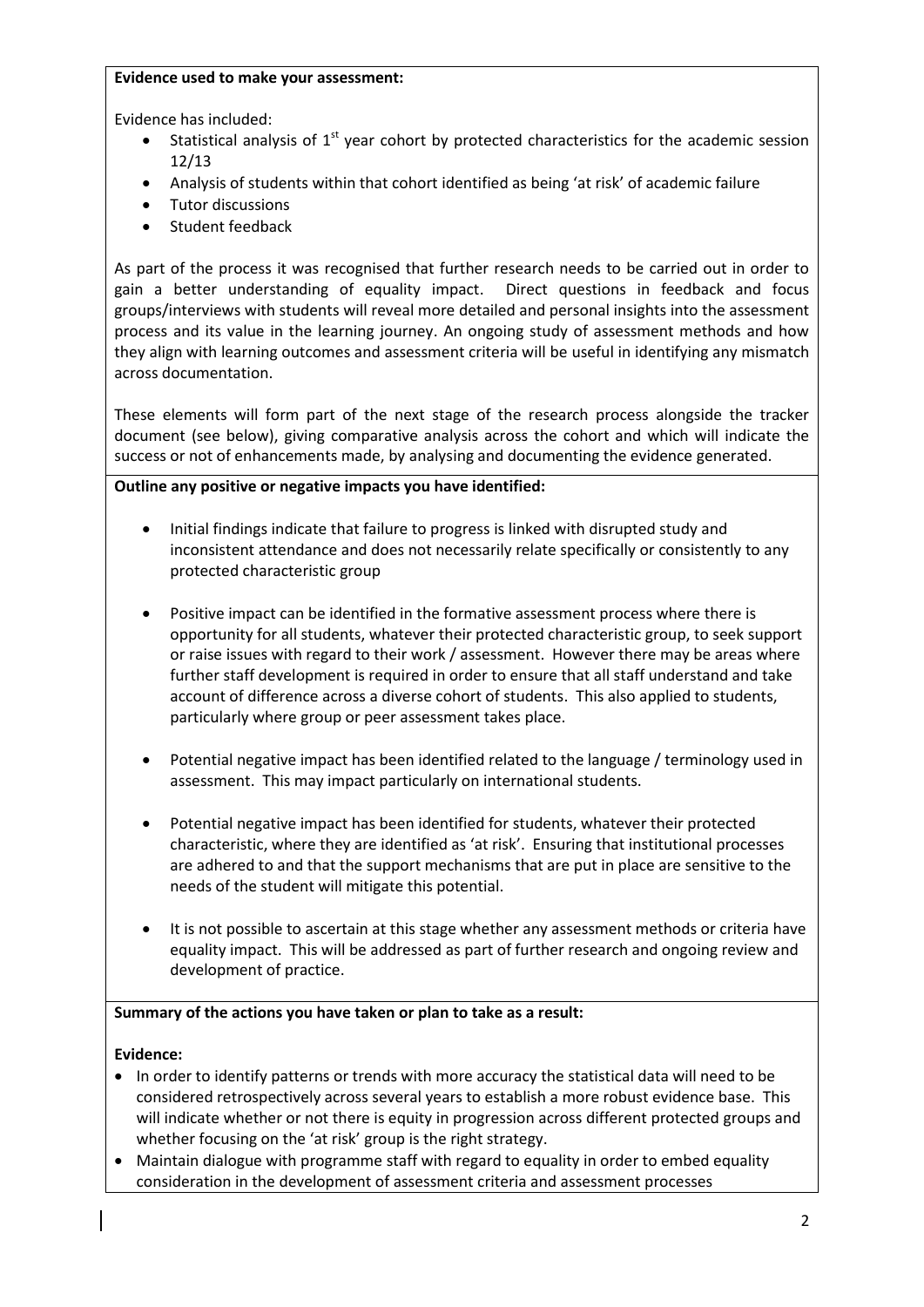- There is scope to look at how we manage sporadic attendance within our current frameworks taking into account the range and nature of studio activity and current regulatory requirements: UKVI attendance monitoring, for example. Alternative modes of study such as part-time and distance learning, could address a range of equality related needs including those of some widening participation students.
- By compiling a table of specific stages of assessment in the academic timetable for Year 1 Design, with an associated tracker document we will evaluate the learning and assessment journey of each individual and determine whether there is any indication of disadvantage operating in the assessment process relating to protected groups. Evidence gathered will enhance the broader analysis of statistical evidence referred to above.
- Undertake case studies for a cross section of the cohort who have positive/negative assessment or progression experience in order to support learning and teaching enhancements at programme level
- Further qualitative research through interviews with students to consider student experience of assessment
- In depth consideration of equality against current assessment criteria

| <b>Stage of Assessment</b>                                                    | <b>Enhancement/action</b>                                                                                                                                                                                                                                                                                                            |
|-------------------------------------------------------------------------------|--------------------------------------------------------------------------------------------------------------------------------------------------------------------------------------------------------------------------------------------------------------------------------------------------------------------------------------|
| Introduction to assessment<br>A brief overview of the terms and their         | Highlight the value of assessment as the recognition of<br>individual progress and attainment rather than the                                                                                                                                                                                                                        |
| meanings and the link to assessment                                           | measurement of academic status within a peer group.                                                                                                                                                                                                                                                                                  |
| regulations on the website.                                                   | <b>Action:</b>                                                                                                                                                                                                                                                                                                                       |
| Introduction to Student Support services                                      | • A visual representation of the different grade awards<br>and a clearer, more accessible description of the why,<br>what and how of assessment for students and staff.<br>· Use as a tool for staff development                                                                                                                     |
| Manifesto<br>A short one-page document submitted<br>at the start of the year. | This could contribute to an evaluative piece of research<br>gathering evidence on students' expectations and<br>experience of assessment.<br><b>Action:</b>                                                                                                                                                                          |
|                                                                               | • Clear articulation of the purpose of this piece of work<br>and its intended learning outcomes, eg personal<br>development                                                                                                                                                                                                          |
|                                                                               | • Collect feedback on student experience of this piece of<br>work and its value in relation to its intended learning<br>outcomes / purpose                                                                                                                                                                                           |
|                                                                               | . Use explicitly to gain information on the differential<br>experience and experience of students from different<br>protected groups.                                                                                                                                                                                                |
| <b>Cross School Course</b>                                                    | This course could be used to reinforce the inherent value                                                                                                                                                                                                                                                                            |
| A short 10 credit course with a                                               | of experience and the learning gained from collaborative                                                                                                                                                                                                                                                                             |
| summative assessment outcome.                                                 | engagement where grades acknowledge participation<br>and contribution, more than academic prowess.                                                                                                                                                                                                                                   |
| Undertaken as a group project                                                 | <b>Action:</b>                                                                                                                                                                                                                                                                                                                       |
|                                                                               | • Clear articulation of the purpose of this piece of work<br>and its intended learning outcomes, as above<br>• Review assessment criteria to ensure equality<br>perspectives are taken into account in respect of both<br>engagement with place and collaborative working<br>· Use to gain information on differential experience of |
|                                                                               | students from different protected groups.                                                                                                                                                                                                                                                                                            |

# **Quality enhancement:**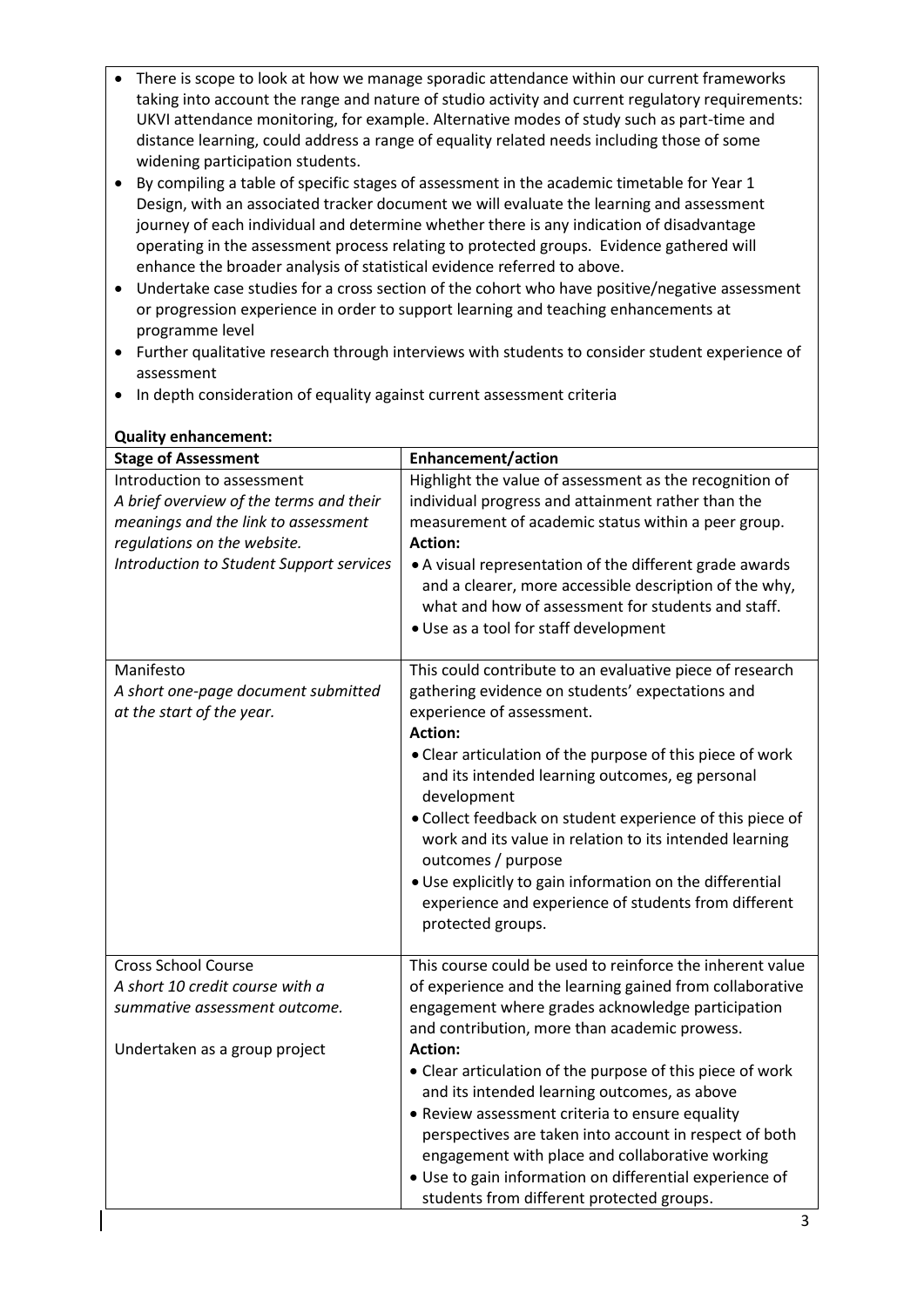| Continual formative feedback<br>The practice of formative feedback is<br>conducted through tutorial and review.<br>It is often a shared responsive<br>experience and includes peer input.                           | Could be better explained in simple terms so that<br>students recognize formative assessment, their role and<br>responsibilities in relation to formative assessment<br>opportunities, the value and function of formative<br>assessment /feedback in their learning and how to use<br>it Students should be encouraged to participate in<br>dialogue if not in a group situation then in 1:1 tutorial to<br>overcome negative impact.<br><b>Action:</b><br>• Clearer articulation of purpose<br>. CPD in respect of embedding an equality perspective<br>into curriculum and delivery                                                                                                                                                                                                                                                                                                                                                                                                              |
|---------------------------------------------------------------------------------------------------------------------------------------------------------------------------------------------------------------------|-----------------------------------------------------------------------------------------------------------------------------------------------------------------------------------------------------------------------------------------------------------------------------------------------------------------------------------------------------------------------------------------------------------------------------------------------------------------------------------------------------------------------------------------------------------------------------------------------------------------------------------------------------------------------------------------------------------------------------------------------------------------------------------------------------------------------------------------------------------------------------------------------------------------------------------------------------------------------------------------------------|
|                                                                                                                                                                                                                     | · Development, delivery and assessment of curriculum<br>which includes development of diversity perspectives                                                                                                                                                                                                                                                                                                                                                                                                                                                                                                                                                                                                                                                                                                                                                                                                                                                                                        |
| 7X7<br>A drawing project, shared across<br>disciplines, which is staff and peer<br>assessed.                                                                                                                        | Extend the formality of the peer assessment process,<br>make our intentions clear on its value in understanding<br>the assessment process and positioning students in the<br>role of assessor, learning to evaluate the level of work<br>being assessed, and it's value in increasing critical skills.<br>Developments were made to the peer assessment aspect<br>of this course in this session to make the process more<br>meaningful to students and to ensure that the<br>assessment criteria were clear and related specifically to<br>the subject specialism and required each student to<br>evaluate the work against the assessment criteria.<br><b>Action:</b><br>. The submission of peer assessment was automated and<br>delivered through the VLE. The insights related to<br>equality are still to be extracted and analysed. This will<br>form part of the ongoing research process.<br>• Feedback from staff and students on the process will<br>be sought (on an anonymous basis)   |
| Design Process blog<br>A reflective analysis of learning habits<br>and traits through analysis of own<br>work and the factors that influence<br>personal learning processes,<br>communicated in the form of a blog. | This develops critical writing skills and helps students<br>identify and challenge patterns of behaviour in their<br>design process. It references external influencing factors<br>and has a reach beyond the individual. The value of this<br>self and peer assessment could be made clearer. The<br>emphasis on content not writing skill should be clear and<br>the option to approach the task with more visual<br>material than text based entries and the equitable value<br>of each approach made clear.<br><b>Action:</b><br>• Clear articulation of purpose as above<br>. Negative impact can also be mitigated by ensuring that<br>there are a range of cultural perspectives and work<br>from different groups of Design practitioners<br>represented in the curriculum.<br>• Student feedback sought on impact of project on<br>learning and development. Analysed in relation to<br>protected characteristics<br>(A series of 5 practitioner talks will take place in January<br>2014) |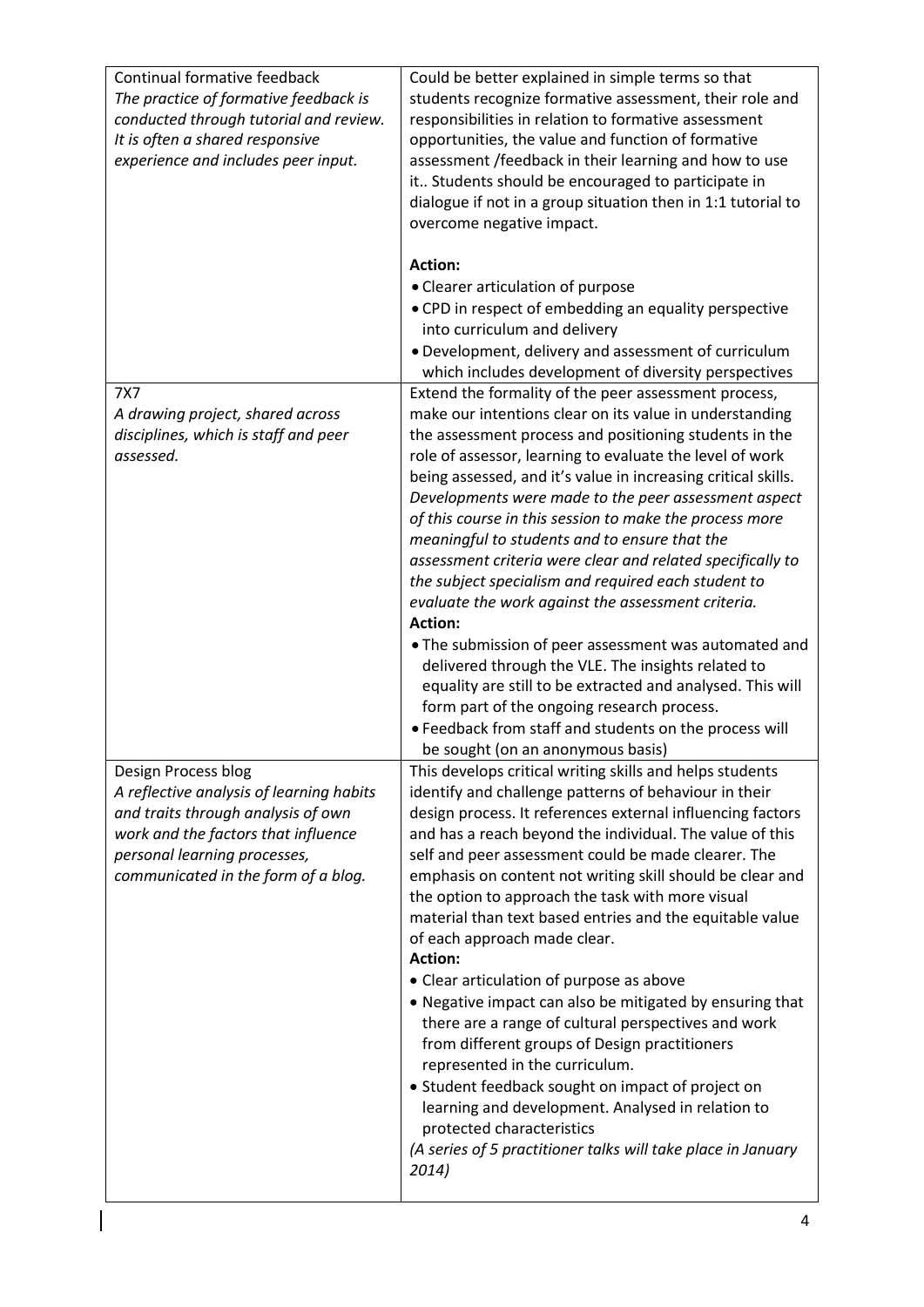| Pastoral/formative 1:1<br><b>Tutorials</b><br>Designed to bridge the gap between the<br>start of the academic year and the first<br>formal point of assessment in term 2 | Approach varies for this across disciplines. Some subject<br>areas feel that the formative feedback throughout the<br>teaching process is sufficient to ensure that students are<br>informed of their progress. If the formative process<br>throughout projects is better articulated this might<br>negate the need for additional 1:1's and the culture of<br>dependency on grades as a measure of standard rather<br>than of progress.<br><b>Action:</b><br>• Identify and articulate how L&T related contact is<br>different to pastoral care. This is an area which can be<br>looked at in detail as the research moves forward,<br>investigating the variation in approach across subject<br>areas.<br>(An open door policy is in place throughout the year to<br>pick up on concerns or issues as they occur)                                                                                                                        |
|--------------------------------------------------------------------------------------------------------------------------------------------------------------------------|--------------------------------------------------------------------------------------------------------------------------------------------------------------------------------------------------------------------------------------------------------------------------------------------------------------------------------------------------------------------------------------------------------------------------------------------------------------------------------------------------------------------------------------------------------------------------------------------------------------------------------------------------------------------------------------------------------------------------------------------------------------------------------------------------------------------------------------------------------------------------------------------------------------------------------------------|
| Formative assessment<br>Formal point of assessment and<br>feedback, individual and 1:1                                                                                   | The difference between feedback in the studio during<br>reviews and studio tutorials should be explicitly<br>described from the formal point of formative assessment<br>in term 2, so that staff and students are clear about what<br>each delivers.<br><b>Action:</b><br>• Clear articulation of difference between formal,<br>formative assessment and studio feedback / tutorials<br>. Positive and negative impact and the consideration of<br>equality impact in assessment criteria will be<br>investigated in further research through workshops<br>with students that examine the alignment of<br>assessment criteria with methods of assessment and<br>student experience                                                                                                                                                                                                                                                         |
| Student at risk feedback<br>Students who are identified as being 'at<br>risk' of non-progression at summative<br>assessment are given an additional<br>tutorial.         | This feedback tutorial should be done with the folio so<br>that staff comments can be illustrated in the context of<br>the student's work Students who struggle with language<br>will be better able to grasp what is being referred to<br>specifically from examples in their folio. This currently<br>this happens in some of the specialisms and could be<br>adopted across all areas. The focus at feedback tutorials<br>should continue to offer useful skill based methodologies<br>to address areas where development is needed.<br><b>Action:</b><br>. Investigate the potential positive impact for all<br>students of providing tutorial feedback along with the<br>folio, illustrating comments through examples - do<br>students who access this approach feel more able to<br>learn from / see the relevance of the feedback?<br>(capture student voice); do they achieve better results?<br>(stats analysis through tracker) |
| Summative assessment<br>Formal and final assessment where<br>grades are awarded and<br>pass / fail, progression and non-                                                 | Clear and transparent processes are essential to this<br>stage in the assessment calendar.<br><b>Action:</b><br>• Communicate clearly why grading is used and what                                                                                                                                                                                                                                                                                                                                                                                                                                                                                                                                                                                                                                                                                                                                                                         |

 $\overline{\phantom{a}}$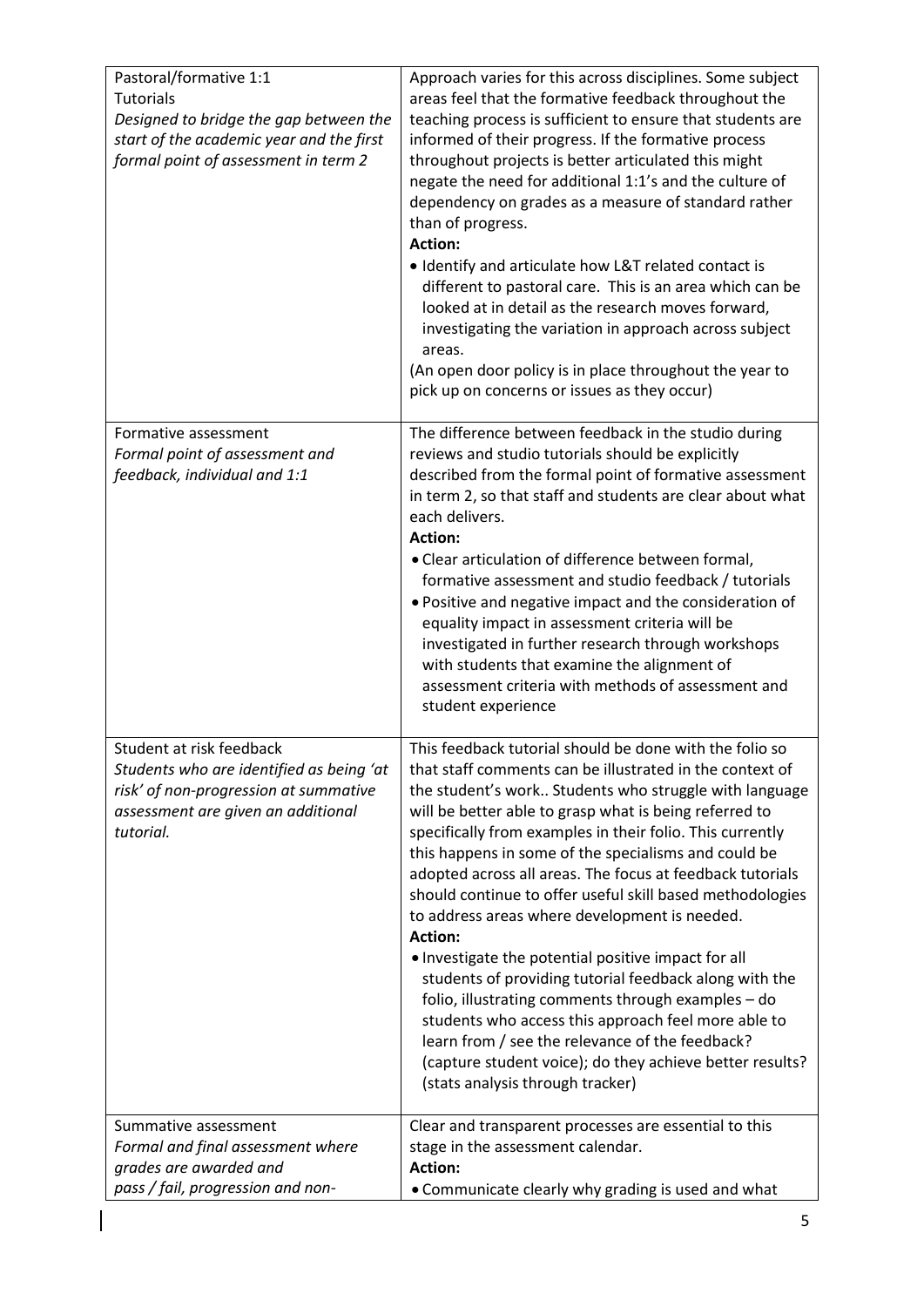| progression are decided.                                                                                                    | grades mean to the individual student - examine how<br>these are currently articulated<br>. Review time allowed for the presentation of work for<br>assessment to ensure that this is reasonable and<br>proportionate<br>. Clear articulation at local level for students and staff of<br>guidance about the application of mitigating<br>circumstances and the timing of this process. Ensure<br>that these are appropriate.<br>• CPD for academic staff to ensure that, 1:1 feedback<br>sessions are managed appropriately, that feedback is<br>useful and that students are clear about what is being<br>conveyed and given adequate opportunity to ask<br>questions about how they have been assessed                                                |
|-----------------------------------------------------------------------------------------------------------------------------|----------------------------------------------------------------------------------------------------------------------------------------------------------------------------------------------------------------------------------------------------------------------------------------------------------------------------------------------------------------------------------------------------------------------------------------------------------------------------------------------------------------------------------------------------------------------------------------------------------------------------------------------------------------------------------------------------------------------------------------------------------|
| Progression<br>The progression from year one of study<br>to year two.                                                       | More emphasis could be placed on the isolation of<br>grades in each year of study. This would encourage<br>students to experiment and take risks in their practice in<br>the understanding that future grades will not be<br>impacted negatively. Options for students who do not<br>satisfy conditions of progression are made clear and are<br>staff are available to discuss these options openly so that<br>a student in this position can make an informed decision<br>and that staff are able to assist with this.<br><b>Action:</b><br>• Investigation / review of approach to articulation of<br>grades year by year<br>• Review process for communicating options to ensure<br>that all students are able to make the best, informed<br>choices |
| Moderation<br>The process of examining results across<br>different areas and seeking parity and<br>balance of assessed work | This is a staff activity and students may not be aware that<br>each folio of work is assessed by a group of specialist<br>staff and further moderated by staff from across<br>different areas using benchmarks to ensure fairness in<br>assessment.<br><b>Action:</b><br>• Clear articulation of moderation process to students<br>and staff including CPD / briefings for external staff to<br>ensure they are aware of and adhere to GSA values and<br>expectations in respect of equality consideration                                                                                                                                                                                                                                               |

**Summary of what you anticipate will change as a result of your actions and where / when these will be reported and reviewed:**

It is anticipated that students across all protected characteristics, including those identified as being 'at risk' will enjoy an learning experience which takes account of equality perspectives across all aspects of the programme in year 1 which will enable them to achieve and progress. This will be measured through both analysis of results and student feedback.

In addition, through ongoing dialogue, programme development and CPD, staff will build their knowledge and understanding of equality and how this impacts on learning and teaching practice.

Progress will be reported and reviewed annually through the PMAR process.